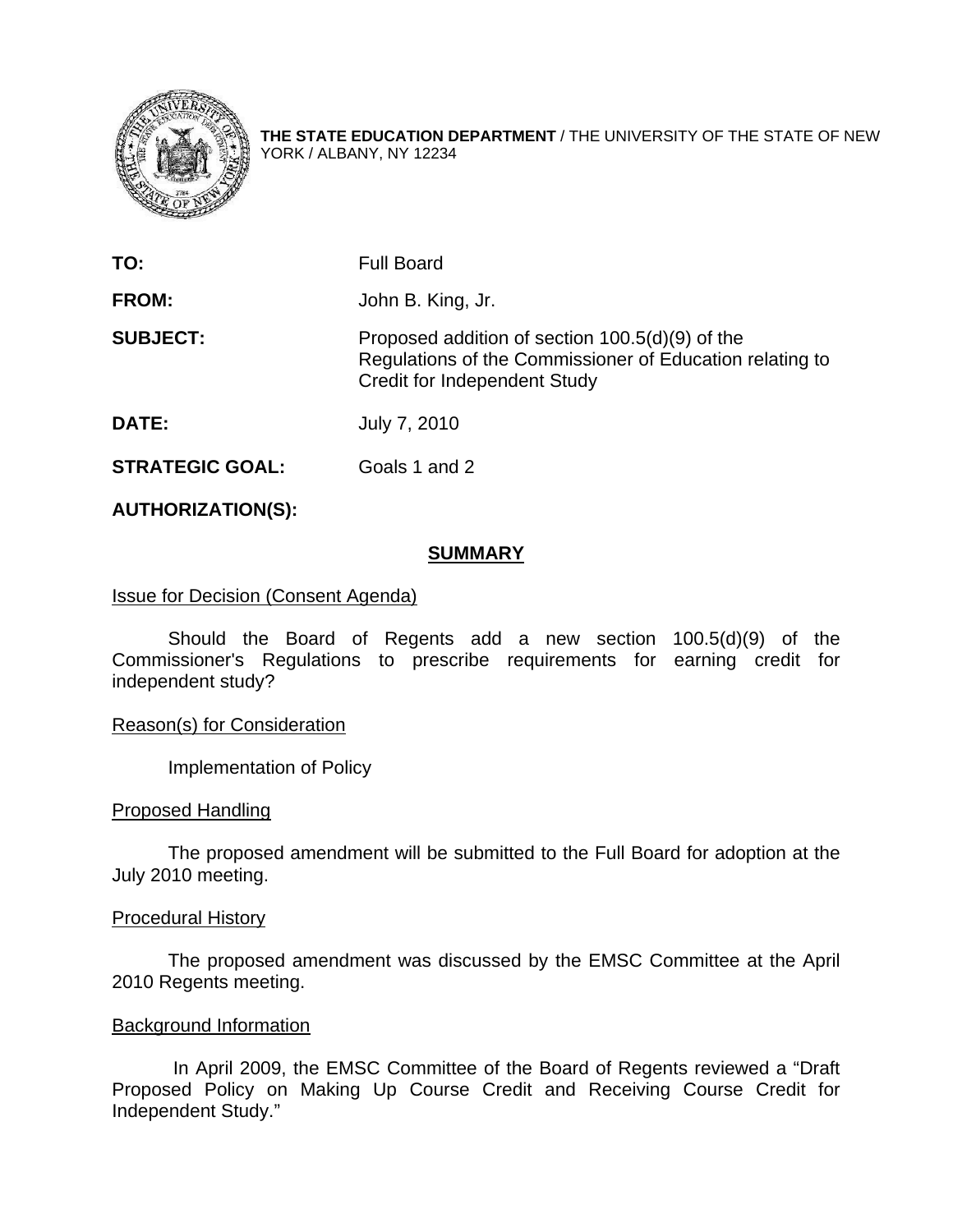In March 2010, the Regents approved a conceptual policy on receiving course credit for independent study. At the April 2010 Board of Regents meeting, the EMSC Committee reviewed and discussed policy relating to independent study credit. Staff was directed to draft regulatory changes to the Commissioner's Regulations to implement the independent study credit policy.

 The proposed rule establishes standards for a school district, a charter school or a registered nonpublic school to award up to three units of elective credit towards a Regents diploma for independent study. The independent study must be academically rigorous and aligned to the New York State commencement level learning standards for the subject in which credit is sought; overseen by a teacher knowledgeable and experienced in the subject area of the independent study; based on a syllabus on file for each independent study; and of comparable scope and quality to classroom work that would have been done at the school district, charter school or registered nonpublic school awarding the credit.

In the case of a school district or registered nonpublic school, a student's participation in independent study shall be approved by a school-based panel consisting of, at a minimum, the principal, a teacher in the subject area for which independent study is sought, and a guidance director or other administrator. The panel shall approve the student's participation in independent study based on the following criteria:

- (a) the student has demonstrated readiness and has a high likelihood of success (may be indicated by a given grade point average in general or in the given subject area, as determined by the school district or registered nonpublic school) in each subject in which he or she seeks to undertake independent study;
- (b) the student has accumulated the expected number of units of credit for the student's grade level; and
- (c) the student has passed the appropriate number of Regents examinations or other assessments required for graduation, for the student's grade level.

 The rule is intended to insure appropriate levels of rigor and quality for providing students with the opportunity to earn independent study credit and for awarding independent study credit for successful program completion. To receive credit, the student must successfully complete the independent study and demonstrate mastery of the learning outcomes for that subject.

 A Notice of Proposed Rule Making was published in the State Register on May 12, 2010. An Assessment of Public Comment is attached. Supporting materials are available on request from the Secretary to the Board of Regents.

## Recommendation

It is recommended that the Board of Regents take the following action:

 VOTED: That paragraph (9) of subdivision (d) of section 100.5 of the Regulations of the Commissioner of Education be added, as submitted, effective August 11, 2010.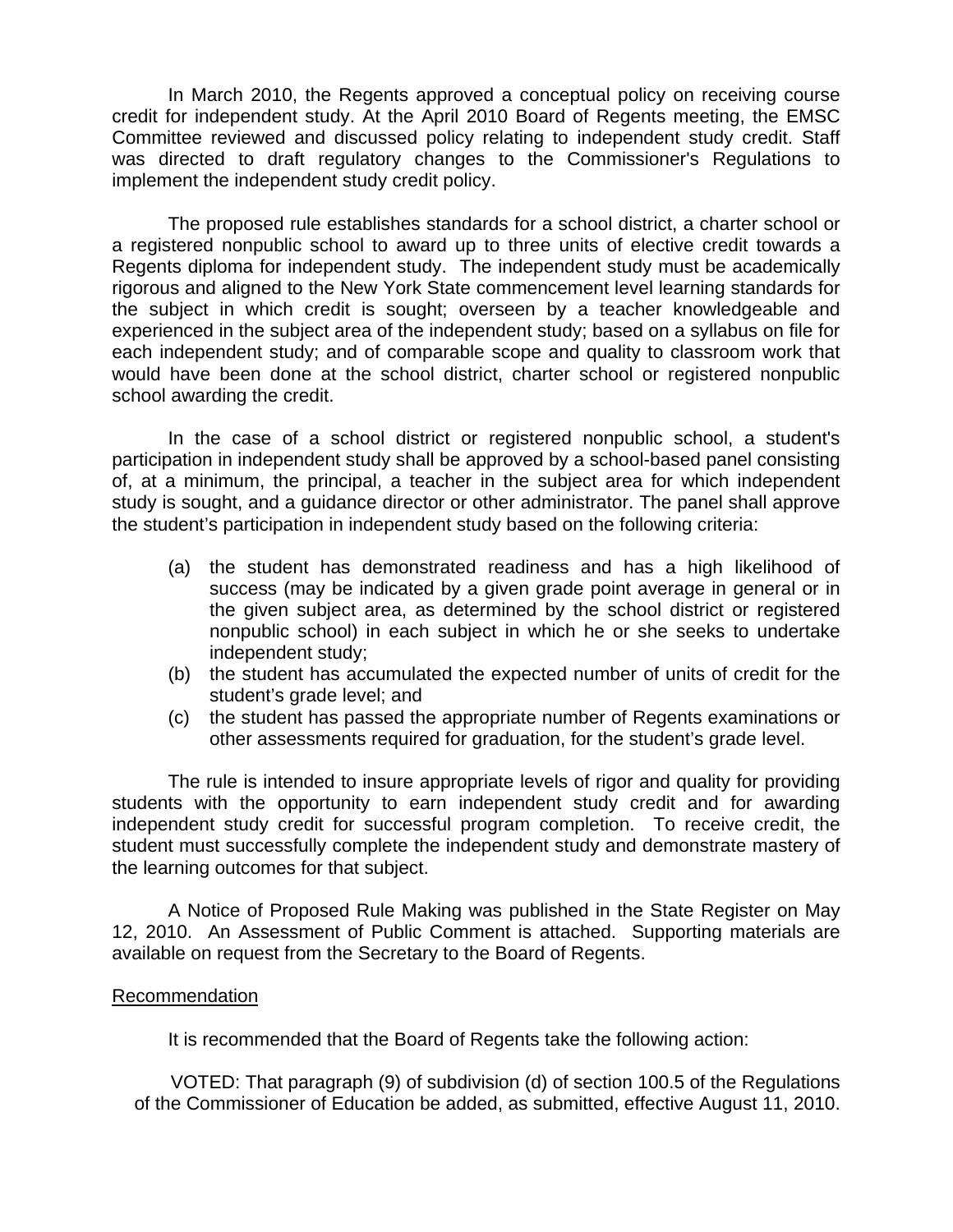# Timetable for Implementation

If adopted by the Board of Regents at their July meeting, the proposed amendment will take effect on August 11, 2010.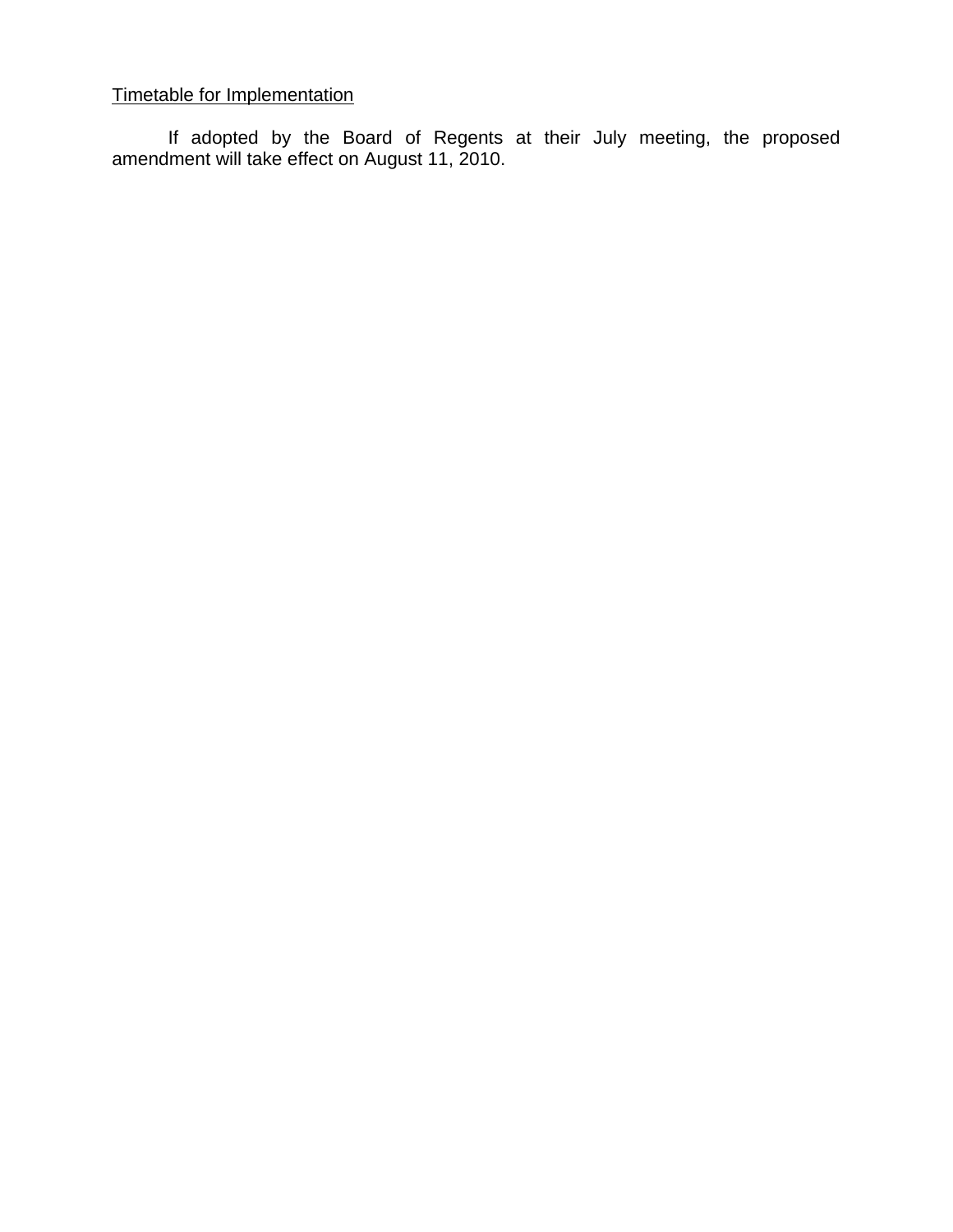PROPOSED ADDITION OF SECTION 100.5(d)(9) OF THE REGULATIONS OF THE COMMISSIONER OF EDUCATION, PURSUANT TO SECTIONS 101, 207, 208, 209, 305, 308, 309 AND 3204 OF THE EDUCATION LAW, RELATING TO INDEPENDENT **STUDY** 

### ASSESSMENT OF PUBLIC COMMENT

 Since publication of a Notice of Proposed Rule Making in the State Register on May 12, 2010, the State Education Department received the following comments.

1. COMMENT:

 One letter was received from a charter school, expressing support for the regulations.

# DEPARTMENT RESPONSE:

No response is necessary.

2. COMMENT:

 One comment, while expressing support for establishing standards for student eligibility and participation in independent study programs and the rule's provision for a three unit elective credit maximum for such programs, also recommended that the standing committee established under Commissioner's Regulations section 100.5(d) (7) (iii) to address appeals on Regents examination passing scores, should serve as the school-based panel in section 100.5(d) (9).

### DEPARTMENT RESPONSE:

Based on comments received on a similar rulemaking regarding make-up credit [8 NYCRR 100.5(d)(8); NYS Register/May 12, 2010 (EDU-04-10-00007-A)] , the Department believes requiring schools, particularly small rural schools, to provide a more robust school based panel with more than one teacher would be an onerous requirement and put an undue burden and cost upon them. Based upon this concern,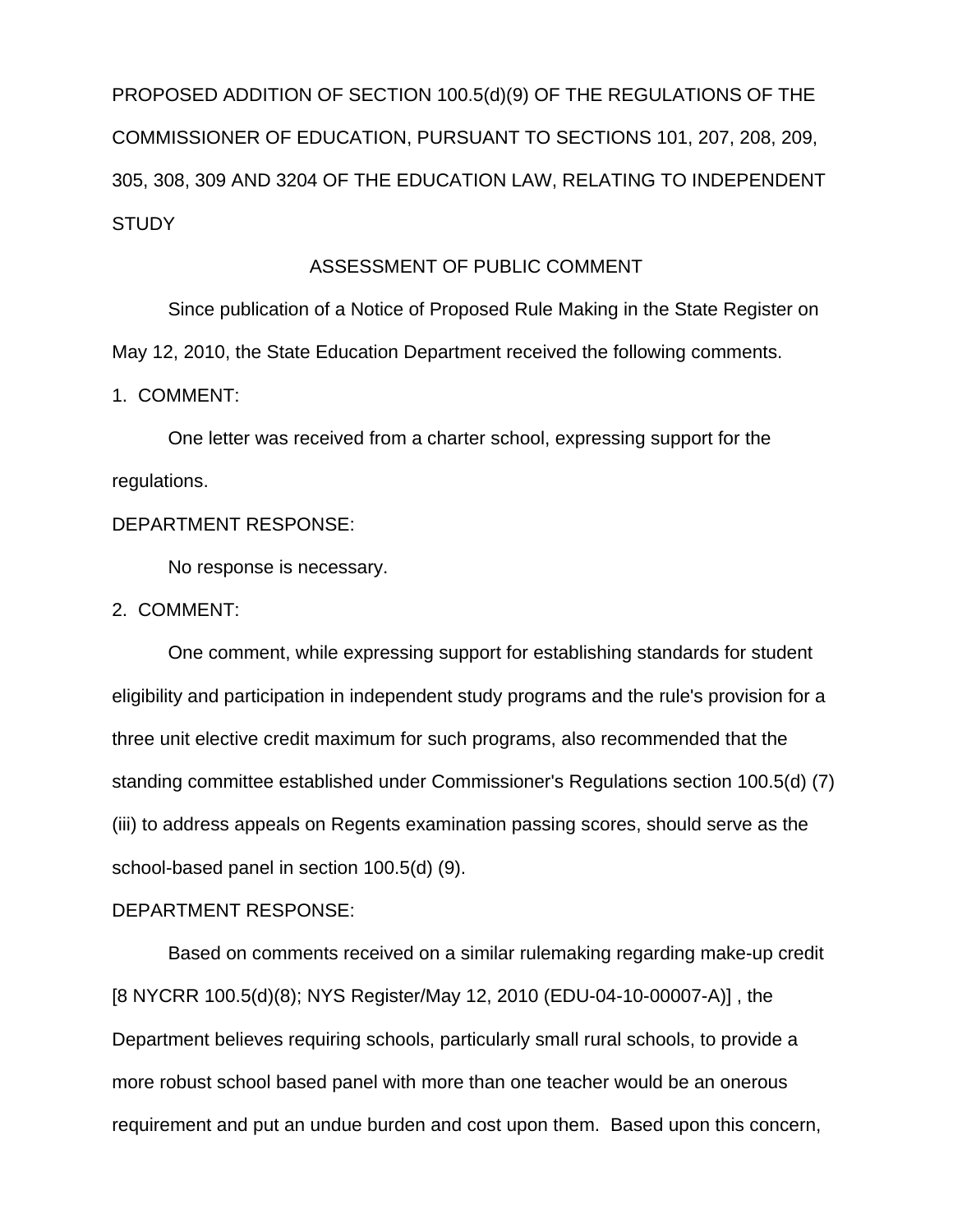the proposed section 100.5(d)(9), relating to independent study, was drafted to provide the minimum requirements for the school-based panel in alignment with the panel required by section 100.5(d)(8) relating to make-up credit. Local schools have the flexibility to increase the size and membership of the school based panel if they so desire and their particular circumstances warrant.

3. COMMENT:

 Other letters were received from public schools and a BOCES, expressing support for the regulations but requesting additional clarification regarding the following:

 (i) criteria for determining student eligibility for enrolling in an independent study course;

 (ii) determining appropriate courses, including online courses, for independent study;

 (iii) required qualifications of teachers who oversee an independent study course;

(iv) explanation of the term "mastery" in proposed subparagraph  $100.5(d)(9)(iii)$ ;

 (v) explanation of how the proposed rule fits with Commissioner's Regulations section 100.5 (d) regarding alternatives to local and Regents diploma requirements; and

 (vi) determining the appropriate number of Regents examinations or other assessments required for graduation, for the student's grade level

## DEPARTMENT RESPONSE:

 The proposed regulation includes the fundamental criteria upon which local school districts can determine student eligibility for independent study (i.e., demonstrated readiness, likelihood of success, and progress towards graduation), and independent study courses (i.e., elective credit, State commencement learning standards, comparability to traditional classroom courses).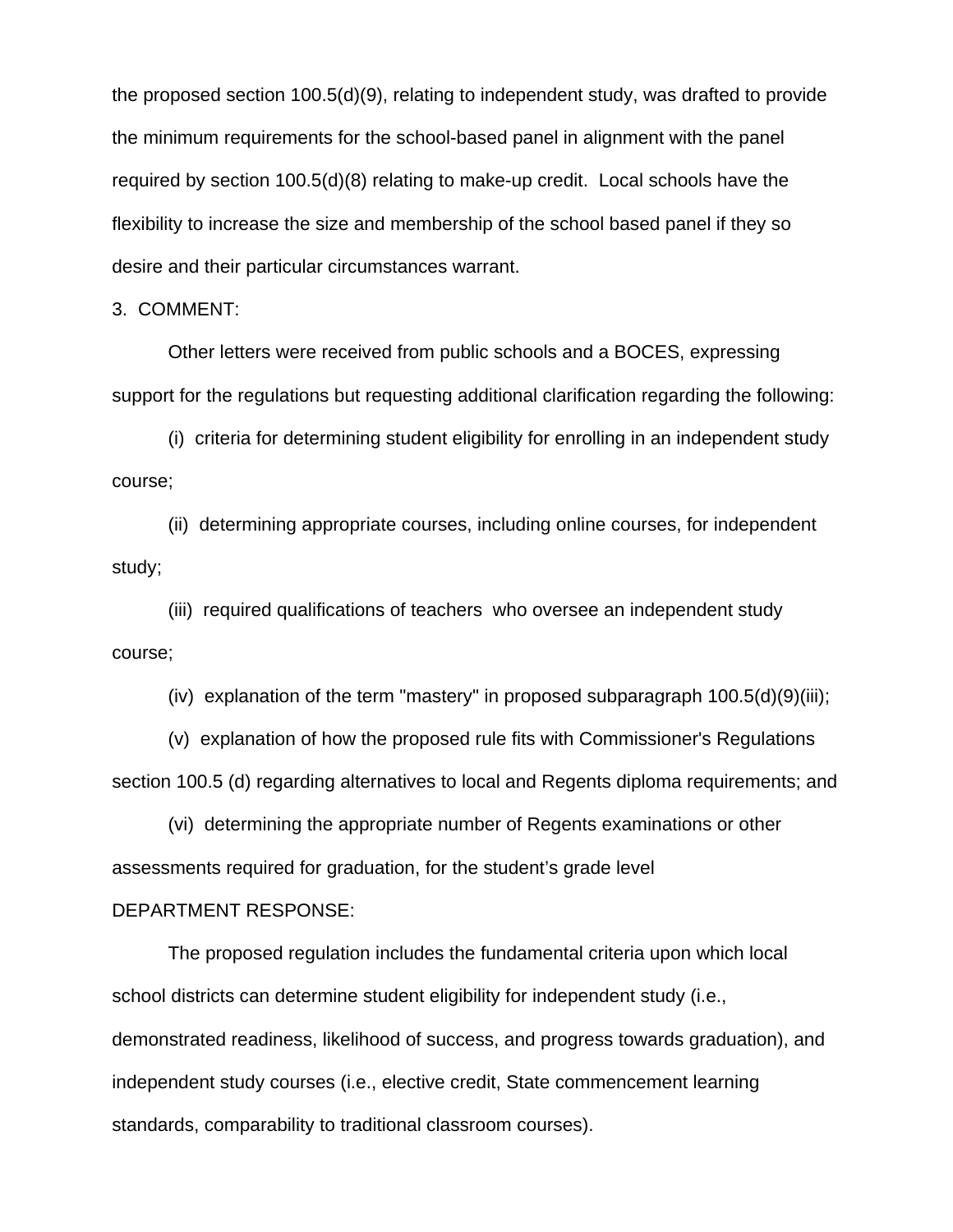Other topics are addressed in other sections of the Part 100 regulations or will be addressed by guidance materials to be developed and posted on the Department's website.

### 4. COMMENT:

 The criteria for the school-based panel's approval of a student's participation in independent study should be revised to permit a student, who has demonstrated readiness and a high likelihood of success pursuant to 100.5(d)(9)(ii)(a), to undertake independent study if the student has either (1) accumulated the expected number of units of credit for the student's grade level or (2) has passed the appropriate number of Regents examinations or other assessments required for graduation, for the student's grade level. The proposed rule presently requires the student to meet the requirements in both  $(1)$  and  $(2)$ .

### DEPARTMENT RESPONSE:

The proposed regulation provides an opportunity for students who have a high likelihood of success in an independent study program. The Department believes that students who have accumulated the expected number of units of credit for their grade level and have passed the appropriate number of Regents examinations or other assessments required for graduation for their grade level, are more likely to succeed in an independent study program than are students who have satisfied only one of the aforementioned criteria.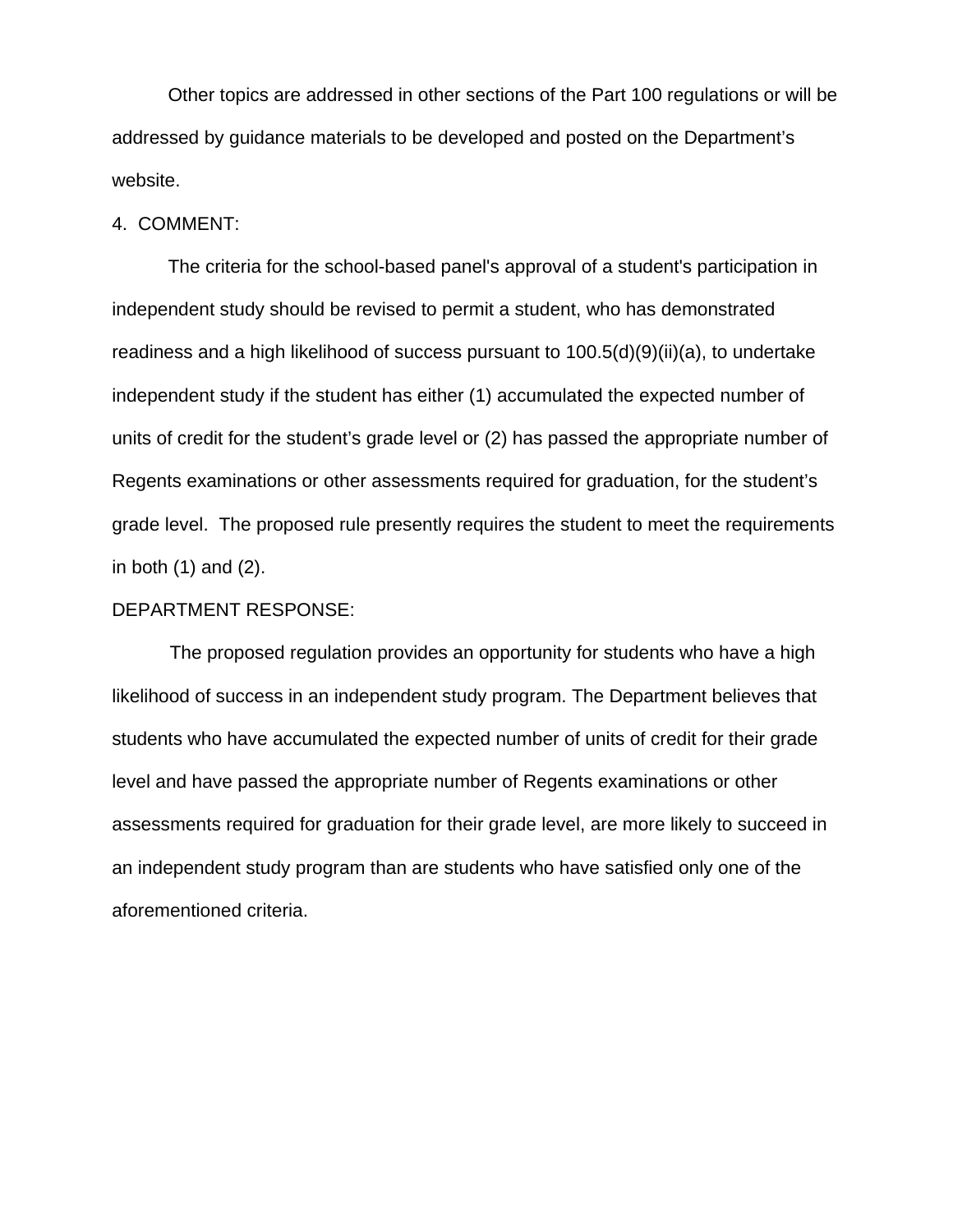AMENDMENT TO THE REGULATIONS OF THE COMMISSIONER OF EDUCATION

Pursuant to sections 101, 207, 208, 209, 305, 308, 309 and 3204 of the Education Law.

Paragraph (9) of subdivision (d) of section 100.5 of the Regulations of the Commissioner of Education is added, effective August 11, 2010, as follows:

(9) Credit for Independent Study. Students enrolled in a school district, a charter school or a registered nonpublic school may earn a maximum of 3 units of elective credit towards a Regents diploma through independent study, pursuant to the following:

(i) a school district or a registered nonpublic school shall, and a charter school may, provide its students with an opportunity to earn such credit through independent study;

(ii) in the case of a school district or a registered nonpublic school, the student's participation in independent study shall be approved by a school-based panel consisting of, at a minimum, the principal, a teacher in the subject area for which independent study credit is sought, and a guidance director or other administrator. The panel shall approve the student's participation in independent study based on the following criteria:

(a) the student has demonstrated readiness and has a high likelihood of success (may be indicated by a given grade point average in general or in the given subject area, as determined by the school district or registered nonpublic school) in each subject in which he or she seeks to undertake independent study; and

(b) the student has accumulated the expected number of units of credit for the student's grade level; and

(c) the student has passed the appropriate number of Regents examinations or other assessments required for graduation, for the student's grade level.